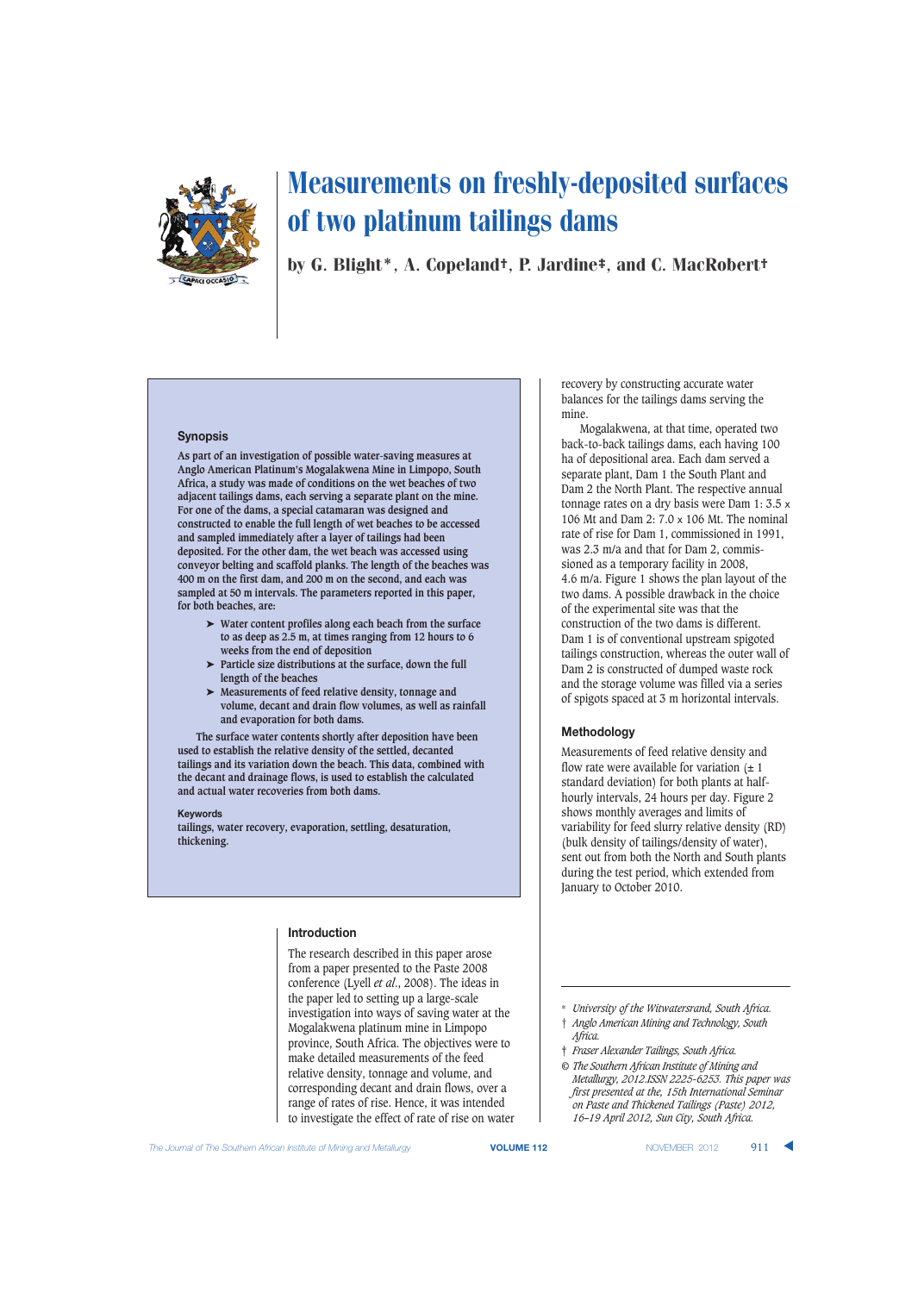

Measurements on freshly-deposited surfaces of two platinum tailings dams

**Figure 1—Layout of Dams 1 and 2: top dam – test strip on Dam 2; lower dam – test strip on Dam 1**





The penstocks of both dams discharge, via silt traps, into a concrete-lined trapezoidal solution trench that also collects the discharge from the perimeter toe filter drains. The entire flow is discharged from the silt trap for Dam 1 into the return water dam (see Figure 1). To measure the flows, a series of rectangular measuring weirs was constructed at strategic points so that the flows from Dams 1 and 2 could be measured separately. The flow into the penstock tower inlet

▲

on each dam was also measured, as was the flow out of the penstock outfall pipes. Drain flows, which were a negligible part of the total decant flow, were measured weekly, by bucket and stopwatch.

Decanting from the dams was confined to daylight hours, i.e. 06:00 to 18:00. At 18:00 each day, the penstocks were ringed up for the night. Heads over the measuring weirs and penstock inlets were measured and recorded every hour by a team of observers working in two shifts, 06:00 to 12:00 and 12:00 to 18:00, throughout the period of the tests. Each measuring weir was calibrated by multiple measurements with a hand-held current meter. The flows into the penstock inlets and out of the penstock outfall pipes were also calibrated by a current meter.

Rain precipitation was measured by means of a gauge located on the common wall between the two dams, and a standard American A-pan was set up at the same location to measure evaporation. The rain gauge and evaporation pan were observed at 06:00 each day.

Sampling of the wet beach on Dam 1 was carried out by a sampling catamaran, specially designed and built for the purpose. The catamaran was towed by an endless cable and a fixed electrical winch, over route AC in Figure 1, with the cable path going from A to C to B, or in reverse. Sampling stations were marked by poles set up at 50 m intervals, as shown in Figure 1. Care was taken to backfill all sampling holes with tailings rammed back into the holes and the sampling positions were changed for each test deposition to ensure that a backfilled sample hole was never accidentally re-sampled.

It was originally intended to use two catamarans, one on each dam, towed by means of nylon ropes that would float on liquid tailings. At the last moment, this plan was vetoed by the mine safety officer, who considered a nylon rope to be a fire hazard and insisted that a steel cable be used. This quadrupled the towing forces and necessitated buying a more powerful winch, but because the catamarans, one for each dam, had already been built, the original plan was persisted with. The catamaran worked successfully for Dam 1, but on Dam 2 the heavy steel cable repeatedly sank into the tailings when attempting to take it over the pool, and could not be extricated. Eventually, after breaking the cable several times, the original plan had to be abandoned. Instead, a test strip was set up parallel to the pool wall, as shown in Figure 1. The same procedures were followed in sampling, but on a beach necessarily of reduced length. The second catamaran was never used.

It was originally intended to deposit and sample the test strips on Dams 1 and 2 simultaneously, especially because Dam 2, which had been built as a temporary facility while a permanent Dam 3 was being prepared, was scheduled to be, and was, decommissioned starting at the end of June. Because of the problem with the steel cable, the tests on Dam 1 had to proceed on their own. In the end, special arrangements were made to divert tailings from the new dam back to Dam 2 to carry out the test depositions. For this reason also, while the water balance data analysed later in the paper covers April to November for Dam 1, it covers only April to the end of June for Dam 2, and there is no water balance data for the whole of Dam 2 while the test depositions were in progress.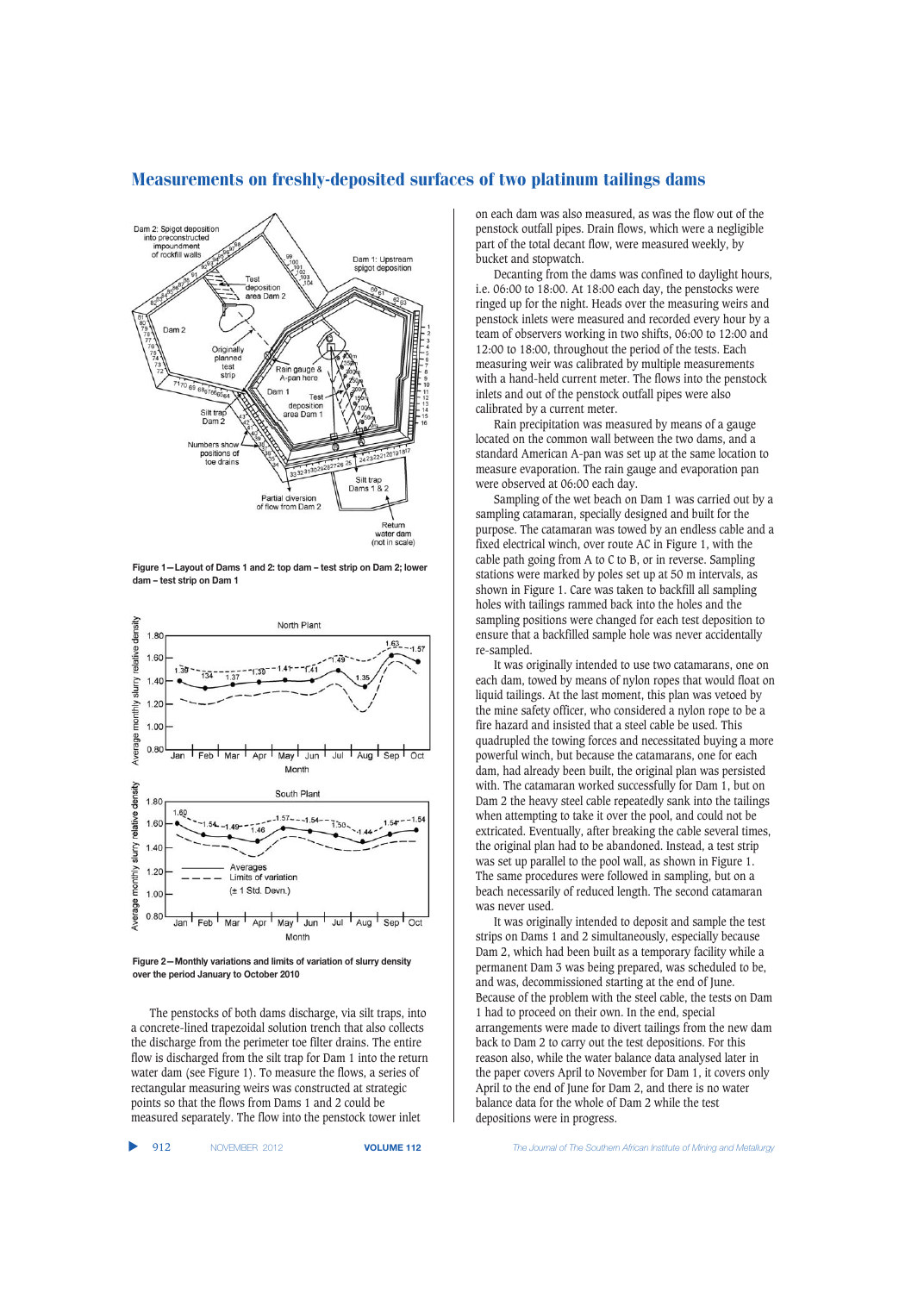#### **Data and results**

### *Relative density of tailings settled on the beach*

Figure 3 shows the results of sampling the four test depositions on Dam 1, each of which was 400 mm thick at the point of deposition. Each deposition took four days to complete. The notes on Figure 3 record the circumstances and timing of each sampling. The sampling method and timing had to go through a learning process and it is considered that of the four sets of data, the second and fourth best represent the RD of the settled tailings, after decanting and most of the bleeding had occurred. Deposition 1 was sampled by augering, but obviously took place too late for the measurements to be representative of freshly placed tailings. Subsequent samples were taken from the surface using a gardening trowel. As the notes on Figure 3 show, the third sampling was taken too soon. What are considered to be the most representative results show that the RD of the freshly settled tailings was between 1.8 and 2.0, being higher at the head of the beach where the tailings were sandier and lower towards the pool where the tailings contained more particles smaller than  $2 \mu m$ . Figure 4 shows the data for settled RD for the three depositions made on Dam 2. The results were very similar, and the average RD of the tailings settled on the beach was close to 2.0.



**Figure 3—Variation of settled RD down beach, Dam 1**



**Figure 4—Variation of settled RD at surface with distance down beach, Dam 2**

**The Journal of The Southern African Institute of Mining and Metallurgy <b>VOLUME 112 VOLUME 112** NOVEMBER 2012 913

It has been known for at least 30 years that tailings slurry deposited on a beach or in an underground stope as stope support will settle and drain during deposition, from the RD range of 1.4 to 1.7, at which it is deposited, to 1.8 to 2.1 on the beach or in the stope. Figure 5, for example, shows measurements made by Dr Gary Bentel as part of his Master's research in 1980 (Bentel, 1981; Blight, 2009). A recent publication (Vietti *et al.*, 2010) dispute this data, but examination of their test method shows that this was faulty, as only 30 minutes were allowed for settlement of the low RD tailings to occur, whereas at least 24 hours should have been allowed.

Bentel sampled a series of wet platinum tailings beaches at the Bafokeng (now Impala) Mine by walking out on the beaches with polystyrene foam floats tied to his feet (Bentel, 1981). Also in the early 1980s, measurements were made in a deep gold mine in South Africa, of the relative density of uncemented tailings fill deposited as support in a 30 m long stope, dipping at 20°. The full plant tailings were deposited at  $RD = 1.7$  and within 2 days had settled to  $RD = 1.95$  at the top of the stope,  $RD = 1.97$  at mid-length, and 1.99 at the toe. Hence the results in Figures 3 and 4 were as expected.

#### *Distribution of particle sizes down the beach*

Figure 6 summarizes measurements of the variation with distance down the beach of the sand (0.06–2 mm), silt (0.002–0.06 mm,) and clay (<0.002 mm) fractions of the tailings, with the grading curves for the feed shown to the right. The grading of the feed for Dam 1 was slightly coarser than that for Dam 2 in the silt size range, but had almost the same clay size percentage. The difference in the variation down the beach is more pronounced, but it must be borne in mind that the length of beach on Dam 1 was considerably greater than that of Dam 2. That is, Figure 6 compares the particle size variation over the first half of the length of Dam 1's beach with that over the entire length of the beach for Dam 2.

The increased sand content over the first 50 m of beach on both dams is clearly shown by Figure 6. For Dam 1, the sand content decreases from 36 per cent at 0 m to 24 per cent at 50 m and then remains reasonably constant to 200 m. Beyond 200 m (not shown in Figure 6) the sand content gradually decreases to 10 per cent close to the pool. For Dam 2, the sand content starts at 20−25 per cent and decreases to 15 per cent at 50 m. Thereafter, the sand content remains almost constant up to 200 m.

It is this outer, approximately 50 m wide, shell of sandier tailings that is so effective in depressing the phreatic surface close to the outer perimeter of a dam built of beached tailings (e.g. Blight, 2003).



**Figure 5—Variation of RD down beach of platinum tailings (Bentel, 1981)**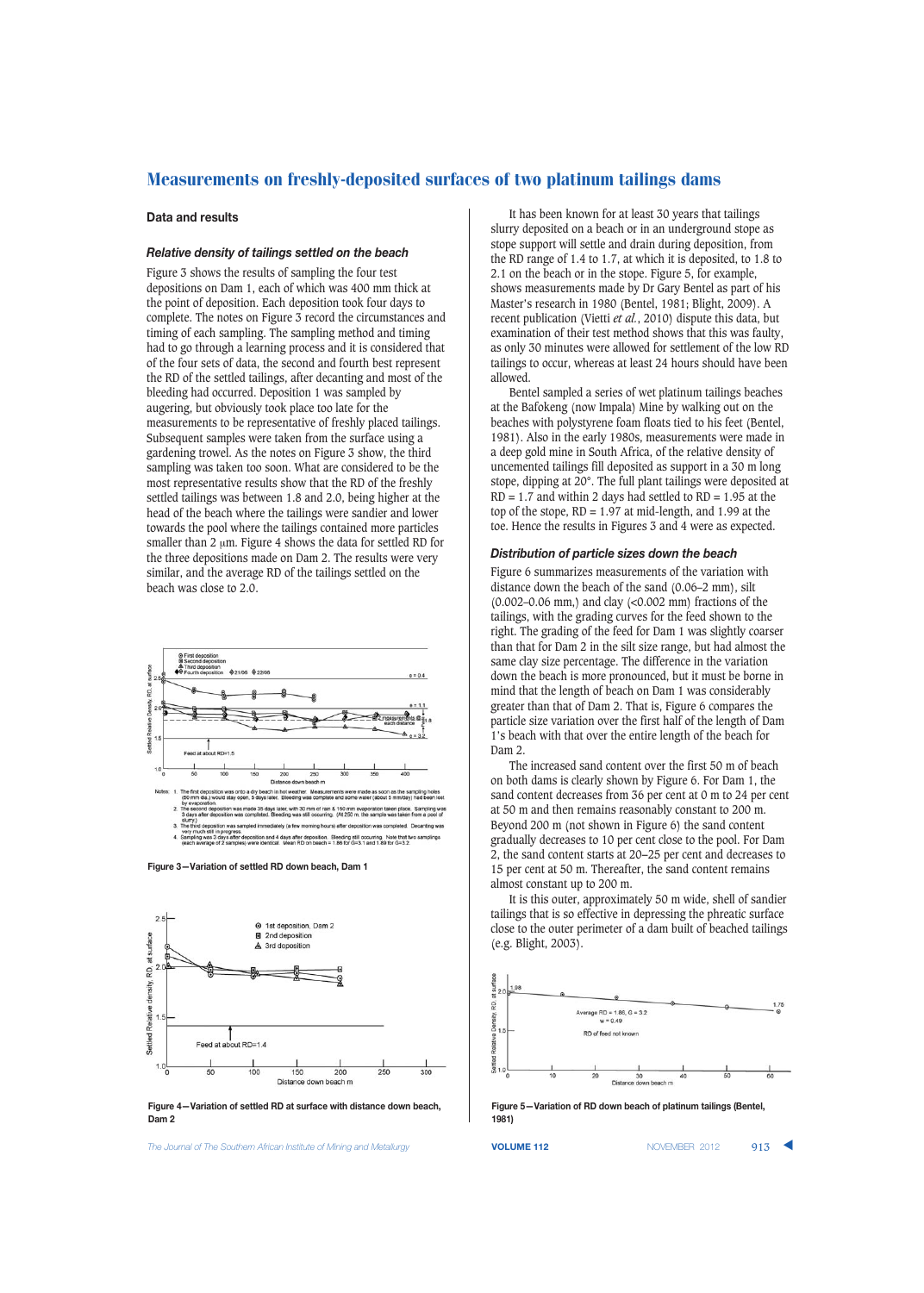

**Figure 6—Variation of particle size distribution down test beach of Dam 2 for 1st and 3rd depositions and comparison with Dam 1**



**Figure 7—Drying characteristics of Mogalakwena tailings**

#### *Drying of the tailings beaches*

To aid in understanding the process of drying of the tailings beaches, a small-scale experiment was set up. A sample of tailings was placed in a small plastic bucket with a depth of 120 mm and a diameter of 150 mm. The bucket was contained in a cardboard box, the base and sides of the bucket being insulated with a minimum of 25 mm of dry wood shavings. This represented a 120 mm thick surface layer of tailings, isolated from interchange of pore water with the tailings around or below it and with the insulation preventing any gain or loss of heat by the tailings specimen, except through the top surface. Changes of mass of the tailings could be measured very accurately to 0.5 g, which represented a water loss or gain of 0.03 mm  $(1 \text{ kg/m}^2 =$  $1 \text{ }\mathrm{l/m^2} = 1 \text{ mm}$ ). To record the development of pore water suction in the tailings, two calibrated gypsum block sensors were set into the tailings, one centred 20 mm from the surface and the other at 100 mm below the surface. Gypsum block sensors have been widely used since 1947 (Bouyoucos and Mick, 1947) and are completely reliable and accurate, if carefully calibrated.

The bucket of tailings and an identical insulated bucket of water were exposed to the weather, supported 1 m above the ground on a small wooden table, in an area receiving sun from sunrise to sunset. The test was carried out in cool weather during May/June when there was no rain or cloud.

The results of the experiment are shown in Figure 7. Referring to the left diagram, starting at a value of 38.6 per cent (RD = 1.95) the water content declined to 27 per cent before the gypsum blocks registered any suction, after 7 days of exposure. As the water content continued to decline, the suction rose steadily by the day, reaching 300 kPa after another 7 days. The important point to note is that suction is generated only once the water content falls below a threshold value (i.e. its field capacity), in this case 27 per cent. Until this threshold is reached, the pore water is unstressed, and therefore free either to seep downwards into the tailings below under the gravity pressure gradient, or to be evaporated. (Note that water content is defined as mass of water/mass of dry solids.)

A suction of 300 kPa represents 30 m of negative water head, which is sufficient to draw water up to the tailings surface from a depth of 30 m. It must also be noted that the whole mass of tailings retained by the dam is consolidating under its own weight. As the dams at Mogalakwena are built on Rustenburg Layered Suite geology, they rest on a highly impervious black clay stratum, for which the permeability, measured in the laboratory, is 0.03 m/a compared with 2–3 m/a for the tailings. Although originally desiccated and highly fissured, the clay is now swollen with seepage water and compressed by the considerable overburden imposed by the tailings. Hence, water expelled by consolidation is much more likely to be moving towards the surface of the tailings rather than towards the impervious foundation stratum. The combined effect of consolidation and surface evaporation would therefore be to add to surface bleeding, which is potentially decantable.

Calculations based on the consolidation characteristics of the Mogalakwena tailings show that the tailings mass of Dam 1 is 90 per cent consolidated and the surface of the tailings is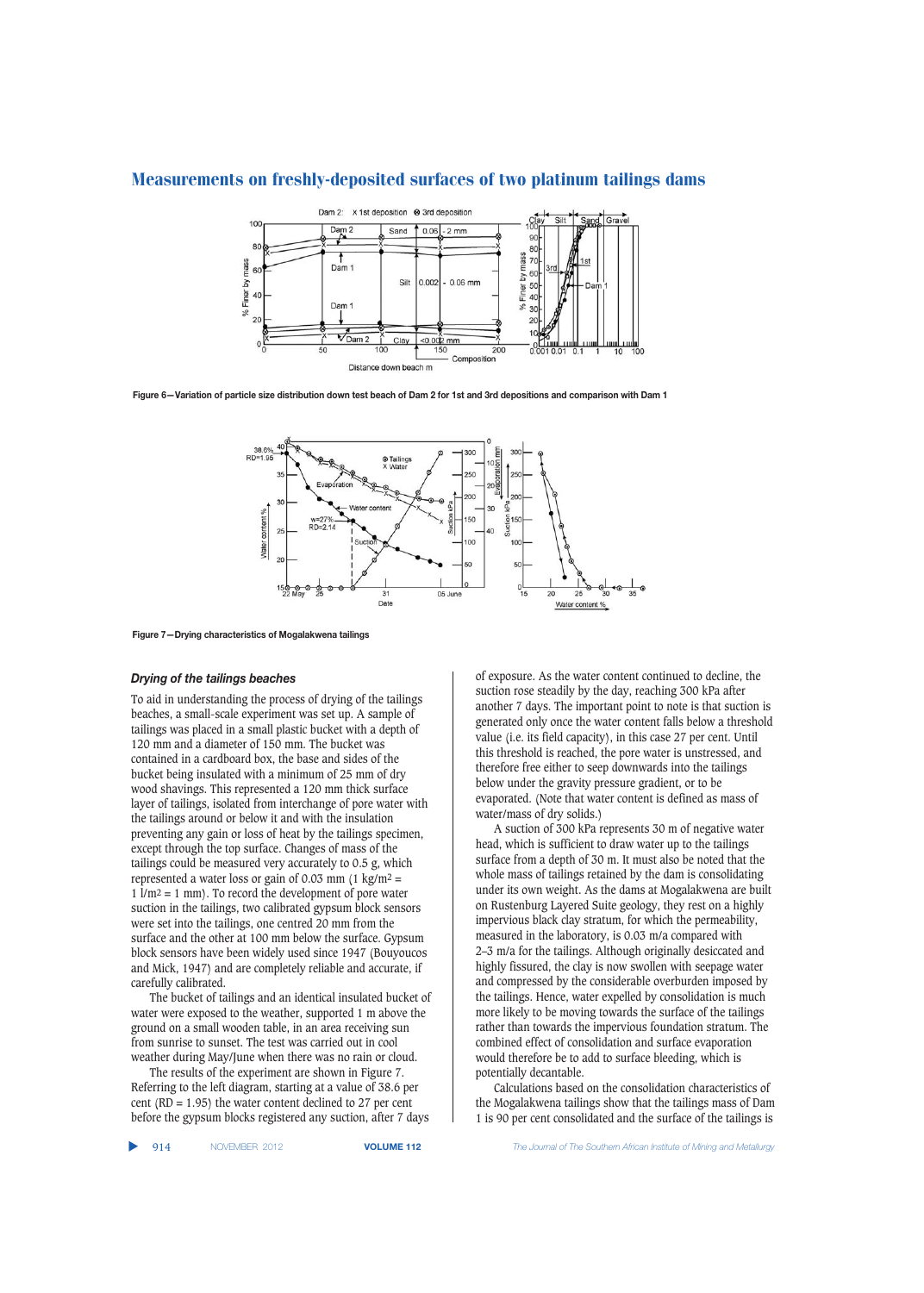settling at between 1 and 0.1 mm/day, depending on the assumptions made. As the porosity of the tailings is about 0.6, 0.6–0.06 mm/day of consolidation water is being liberated at the surface. This is enough to partly supply the evaporation during hot weather, to keep the near-surface tailings damp during cool weather, and to add slightly to decantable water during wet weather. Dam 2 is only 70 per cent consolidated because of its higher rate of rise, but its rate of surface settlement is similar. Because the calculations were based on properties for the total tailings and because much of the sand settles out in the first 50 m of beach, the above result is believed to be on the low side of the actual surface settlement.

The left diagram in Figure 7 shows the cumulative water evaporation from both the tailings and water surfaces. Initially, there was very little difference in evaporation losses from the water and tailings surfaces, but once the suction threshold had been passed, evaporation from the tailings slowed, while that from the water surface continued at an almost constant rate. This is mainly because the coefficient of permeability of the surface crust of tailings reduces considerably as the tailings progressively desaturates.

The right diagram in Figure 7 shows the suction-water content curve (or SWCC) for the tailings. After the suction reached 300 kPa, the tailings were re-wetted in two stages so as to develop the re-wetting branch of the SWCC. Note that the re-wetting branch is both considerably steeper and, within the suction range of 0−300 kPa, almost completely reversible.

Figure 8 shows typical water content profiles at various times after deposition for the test depositions – the section marked (a) on Dam 1 and the section marked (b) on Dam 2. Considering (a), a depth of 400 mm represents the surface of the previous layer, where on 22 March there was evidence that the surface had dried to less than 20 per cent water content.

The water content at this depth did not increase much above this value, because the tailings would now have been on the re-wetting branch of the SWCC (Figure 7, right). It will also be seen that it took 13 to 14 days for the water content at the surface to decrease below 30 per cent, and 28 days after deposition had ceased the surface water content had only decreased by 6 to 24 per cent, i.e. roughly 0.21 per cent per day. Compared with Figure 7 where the water content reduced by roughly 1.4 per cent per day in the first 14 days, the drying appears to have been very slow. This is very likely to be because the surface water content was being augmented continually by water, including consolidation water rising from below. This could not happen in the smallscale test.

Considering Figure 8, it took 21 days for the surface water content to reduce from 36 per cent to 30 per cent, i.e. 0.29 per cent per day. Hence also on Dam 2, it is likely that surface water contents were being augmented continually by water, including by rising consolidation water.

## *Overall flow quantities and reconciliation with field measurements*

The development with time of the overall flow quantities recorded during the tests on Dams 1 and 2 is set out in Figures 9 and 10. In these figures, the water flow units are  $m<sup>3</sup>$  x 10<sup>3</sup> and for comparison purposes, dry tons milled have been given in equivalent cubic metres of water (i.e. 1 dry ton milled  $= 1$  m<sup>3</sup> water). The cumulative flow values have been analysed for two periods. Period 1 covers 1 April to 30 June, during which both dams were monitored. Dam 2 was decommissioned during July when normal operational deposition and decanting ceased, and only Dam 1 was monitored over the whole of Period 2, which extends from 1 April to 30 November.

Table I gives a reconciliation and comparison between values calculated from overall measurements recorded automatically by the two plants and field measurements made during the test depositions and by means of the calibrated flumes.

In Table I, (a) shows the overall average water content of the slurry leaving the two plants, calculated from  $w(\alpha V)$  = *F*/*T* where *F* is the cumulative feed water leaving the relevant



**Figure 8—(a) Water content/depth profiles Dam 1, deposition 2, position 50 m; (b) Water content/depth profiles Dam 2, deposition 1, position 150 m**

**The Journal of The Southern African Institute of Mining and Metallurgy <b>VOLUME 112 VOLUME 112** NOVEMBER 2012 915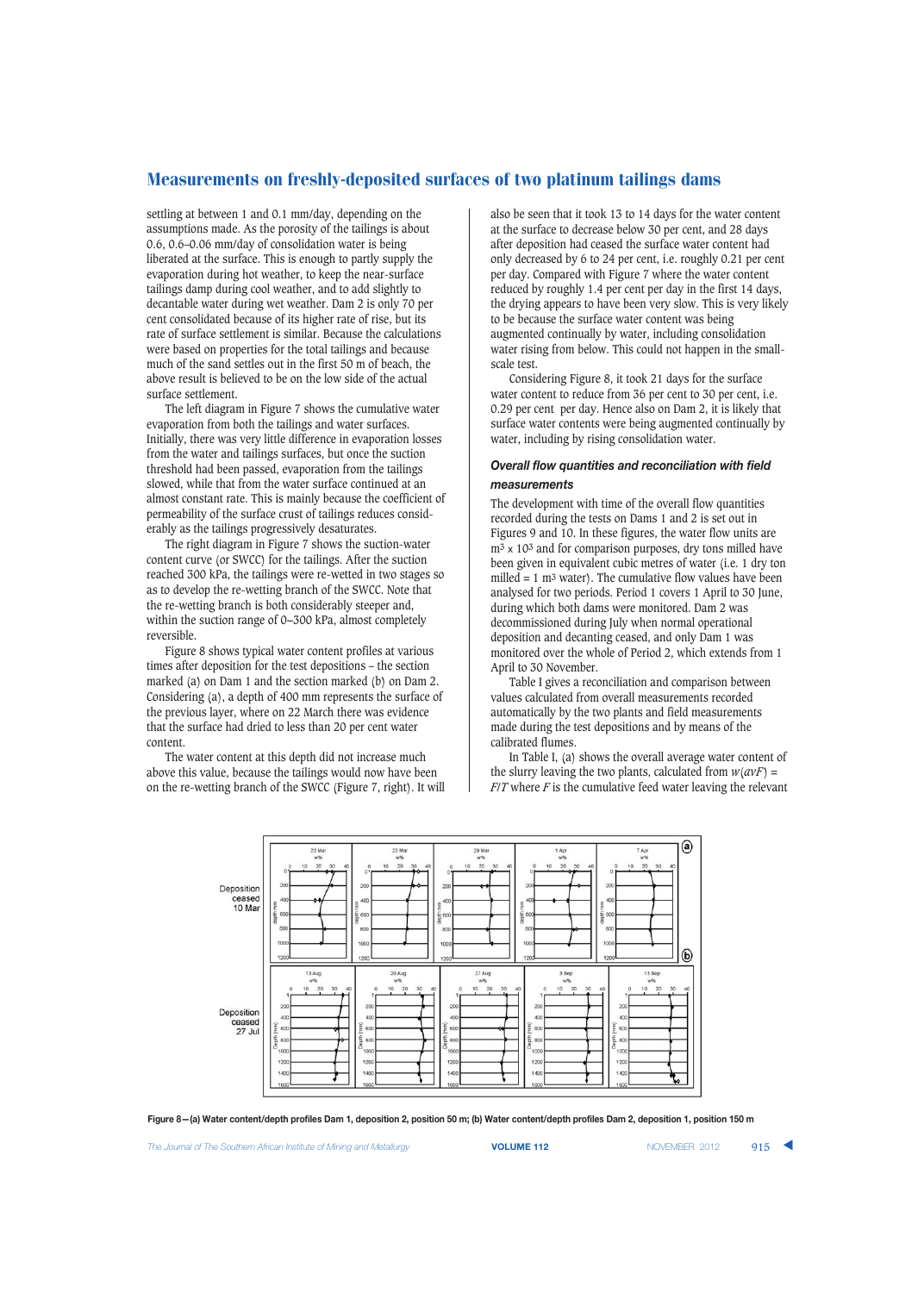

Measurements on freshly-deposited surfaces of two platinum tailings dams

**Figure 9—Overall flow quantities – Dam 1**



**Figure 10—Overall flow quantities – Dam 2**

plant and *T* is the cumulative dry tons milled (see Figures 9 and 10). Line (b) shows the overall average RD of the feed, calculated from the water contents in line (a). Line (c) shows

|  | 916 | NOVEMBER 2012 | <b>VOLUN</b> |
|--|-----|---------------|--------------|
|--|-----|---------------|--------------|

the average RD (see Figure 2) directly measured on the slurry as it left each plant. The comparison gives very close agreement between the calculated and measured RD values.

Line (d) shows the average measured water content of tailings recently settled on the beach *w*(*avB*) (Figures 3 and 4), as well as the differences between w(*avF*) and *w*(*avB*) which represents the decanted water per dry ton milled. Line (e) represents the decanted water recovery calculated from  $[w(a\nu F) - w(a\nu B)]$  multiplied by *T*. Line  $(f)$  is the water recovery from the measured decant flows  $(D + d)$ . As shown in Table I, the differences between (e) and (f) are acceptably small for Dam 1, but for Dam 2 the difference is too large for unquestioned acceptance.

Finally, in Table I, lines (g) and (h) show the measured water recoveries as per cent of the feed water *F* and of dry tons milled *T*.

The reason for the poor water recovery from Dam 2, (see (e), (f), and (g)) is not far to seek. Because 75 per cent of the length of the walls of Dam 2 was constructed of waste rock, they are highly permeable and allowed water to be lost by seepage from the tailings. During the last operational months of the dam, pools and sheets of water lay in a number of places around the perimeter of Dam 2, between the toe of the rock wall and the solution channel. This was the dry season and the surface water could only have come through the walls of the dam, escaping capture by the toe drains, most of which were not flowing. The water escaping through the rock

*Table I*

# **Reconciliation of information from overall and detailed data from plants, field sampling, and flow quantities**

| <b>Description</b>                                                                                                                                    | Period              | Dam 1                                     | Dam <sub>2</sub>  |
|-------------------------------------------------------------------------------------------------------------------------------------------------------|---------------------|-------------------------------------------|-------------------|
| (a) Overall average water content of feed<br>$w(avF) = F/T$ (Figures 9 and 10)                                                                        | 1<br>2              | 0.982<br>0.992                            | 1.255             |
| (b) RD of feed from $w(avF)$                                                                                                                          | 1<br>2              | 1.52<br>1.51                              | 1.43              |
| (c) Average RD from plant<br>measurements (Figure 2)                                                                                                  | 1<br>2              | 1.52<br>1.52                              | 1.40              |
| (d) w(avB) of tailings settled<br>on beach (Figures 3 and 4)<br>$w(avF) - w (avB) = \Delta w (ov)$                                                    | 1<br>2              | 0.465<br>0.522                            | 0.36<br>0.895     |
| (e) Water recovery = $\Delta w (ov)$<br>$x T$ [m <sup>3</sup> x 10 <sup>3</sup> ]                                                                     | 1<br>$\mathfrak{p}$ | 618<br>1.547                              | 1.146             |
| (f) Actual water recovery $=$<br>$D + d$ [m <sup>3</sup> x 10 <sup>3</sup> ]<br>$D =$ decant flow, $d =$ drain flow<br>$( ) = \%$ difference from (e) | 1<br>$\mathfrak{p}$ | 627<br>$(+1.46%)$<br>1.703<br>$(+10.0\%)$ | 752<br>$(-34.4%)$ |
| (g) Actual water recovery as<br>% of feed water F                                                                                                     | 1<br>2              | 54.0%<br>57.9%                            | 41.9%             |
| (h) Actual water recovery as<br>m <sup>3</sup> per dry ton milled<br>$(D + d)/T$                                                                      | 1<br>$\overline{2}$ | 0.53<br>0.57                              | 0.52              |

#### Notes:

Compare (b) with (c) and (e) with (f).  $(d) + (h)$ , both in % should equal (a) in %.

The relationship between RD and *w* is RD = *G*(1 + *w*)/(1 + *wG*), where *G* = particle and  $w =$  water content by dry mass.

*G* for Mogalakwena tailings, based on 38 separate determinations is: mean 3.10, standard deviation. ±0.03.3.1 has been used in these calculations

**112** *The Journal of The Southern African Institute of Mining and Metallurgy*